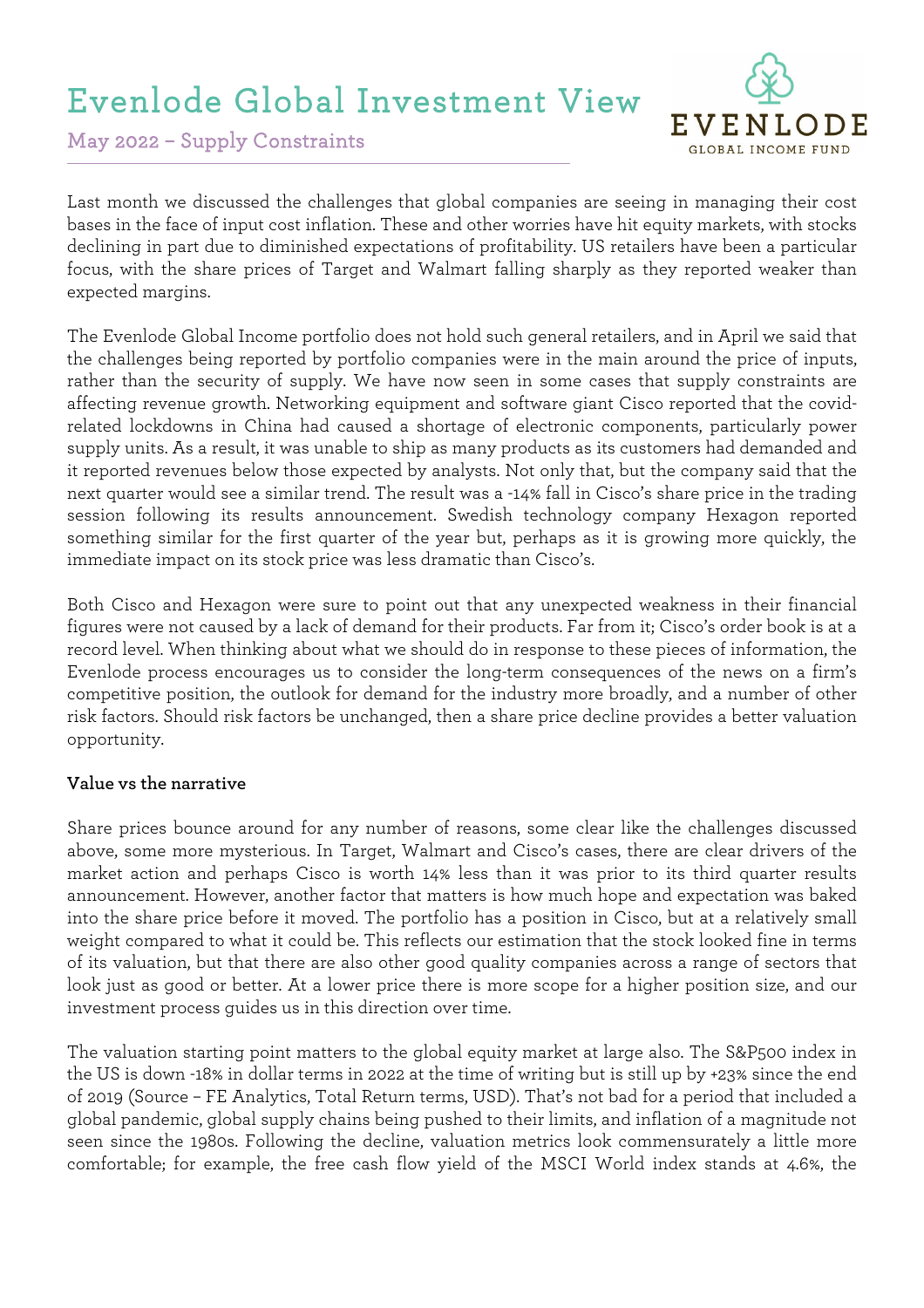# Evenlode Global Investment View



May 2022 – Supply Constraints

price/earnings ratio at 17x. Whilst there is a lot of narrative around the challenges being faced by companies, it is also the case that these and other valuation metrics have deflated from what looked like high levels.

The silver lining of share price declines is that as patient investors we can sit a little more comfortably, with valuations more adequately reflecting the balance of risks and opportunities that companies face. Regular readers will know that we have been active in managing valuations in the last couple of years within the Evenlode Global Income portfolio. This has led to a little more portfolio turnover than we have historically been used to at Evenlode Investment. Whether this continues depends on quite what comes to pass in the market. What is also important in our process is that we manage other risk factors as well as valuation. The cash generating ability of the portfolio has proven to be resilient through the pandemic and provides a good buffer against the worst of the headwinds being faced by global businesses.

To return to Cisco, demand for its networking products waxes and wanes naturally through economic and technology investment cycles. It happens to be seeing strong demand at a time when it temporarily has a challenge in meeting it with supply. We don't diminish the work that will have to happen to manage this in the coming quarters, but longer term we agree with the company's assessment that the demand drivers for networking equipment and software remain undiminished. The market price got cheaper, reducing price risk, therefore providing more of an opportunity. It is just one example of a company dealing with the challenging job of managing the global supply and demand picture in order to secure its returns on capital and ultimately returns to investors, whilst the equity market washes around outside of it.

#### **Research (re)continues**

Given the current geopolitical and macroeconomic challenges, we might expect more 'washing around' of the prices of equities and other assets. Whilst this happens we continue with the job of assessing and re-assessing investment cases of portfolio companies and new ideas alike. At present six of the Evenlode team are in the US where they are conducting a total of 38 meetings with current and potential investee companies. To be able to go and see these companies in person is both instructive and, as the last two years have shown, not to be taken for granted. Whilst we have made much use of Teams, Zoom and the old-fashioned telephone to stay in touch with companies through the course of the coronavirus pandemic, there's nothing quite like sitting in the same room to get the dialogue going. We look forward to updating you on the team's findings in the coming months.

### Ben, Chris, Bethan, Rob and the Evenlode team 20th May 2022

*Please note, these views represent the opinions of the Evenlode Team as of 20th May 2022 and do not constitute investment advice.*

*Where opinions are expressed they are based on current market conditions, they may differ from those of other investment professionals and are subject to change without notice. This document is not*